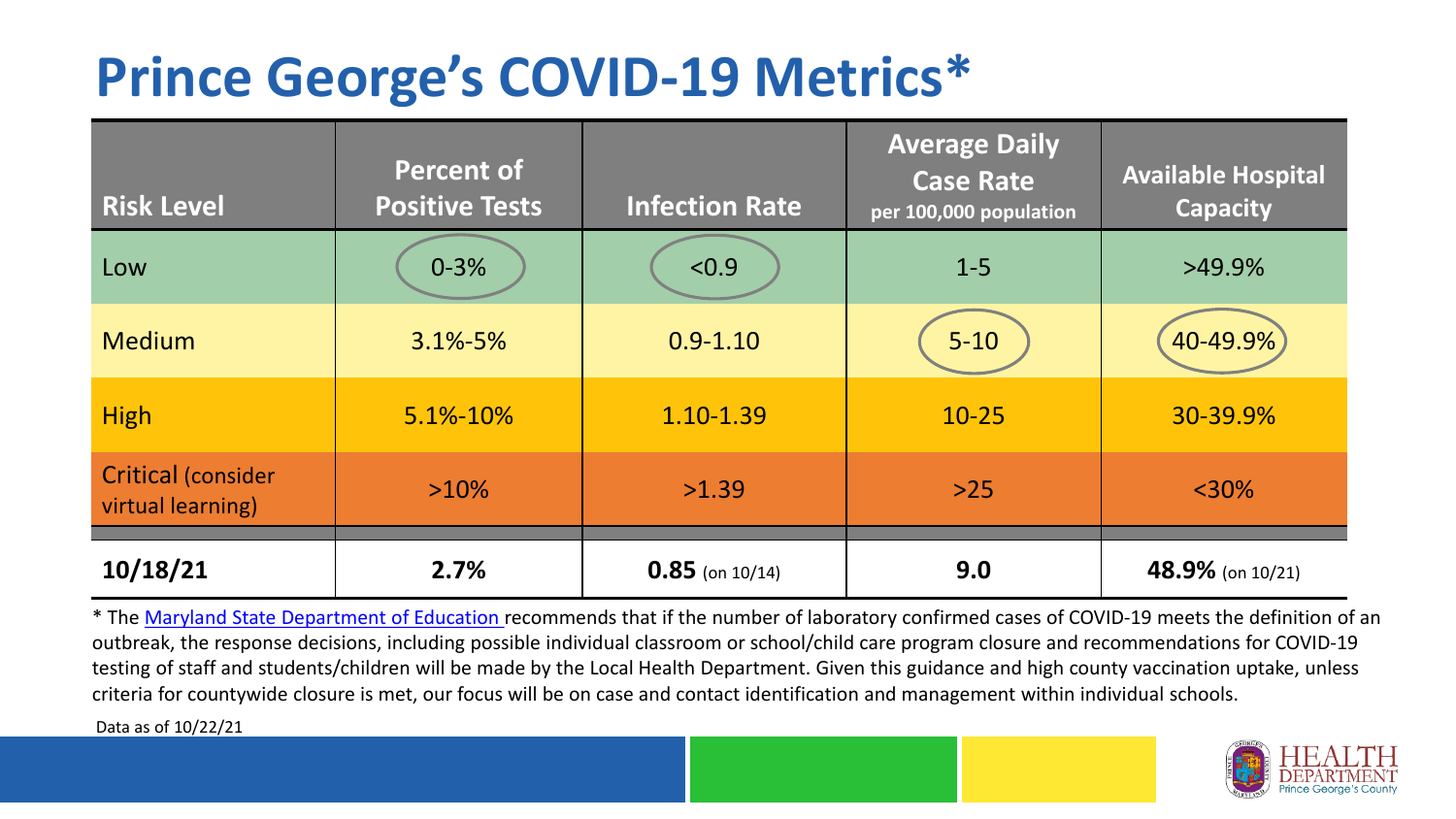# **COVID-19 Community Transmission and Vaccination**

Per the [CDC updated guidance for COVID-19 Prevention in K-12 Schools,](https://www.cdc.gov/coronavirus/2019-ncov/community/schools-childcare/k-12-guidance.html) vaccination is considered the leading prevention strategy for those who are eligible, and **Prince George's County exceeds the percentage of U.S. vaccinations for ages 12 and above**. The CDC also emphasizes using multiple prevention strategies together consistently, included universal indoor masking, as needed based on the level of community transmission and vaccine coverage.



\*County-specific data as of 10/22/21; all other data accessed on 10/22/21 at:<https://covid.cdc.gov/covid-data-tracker>

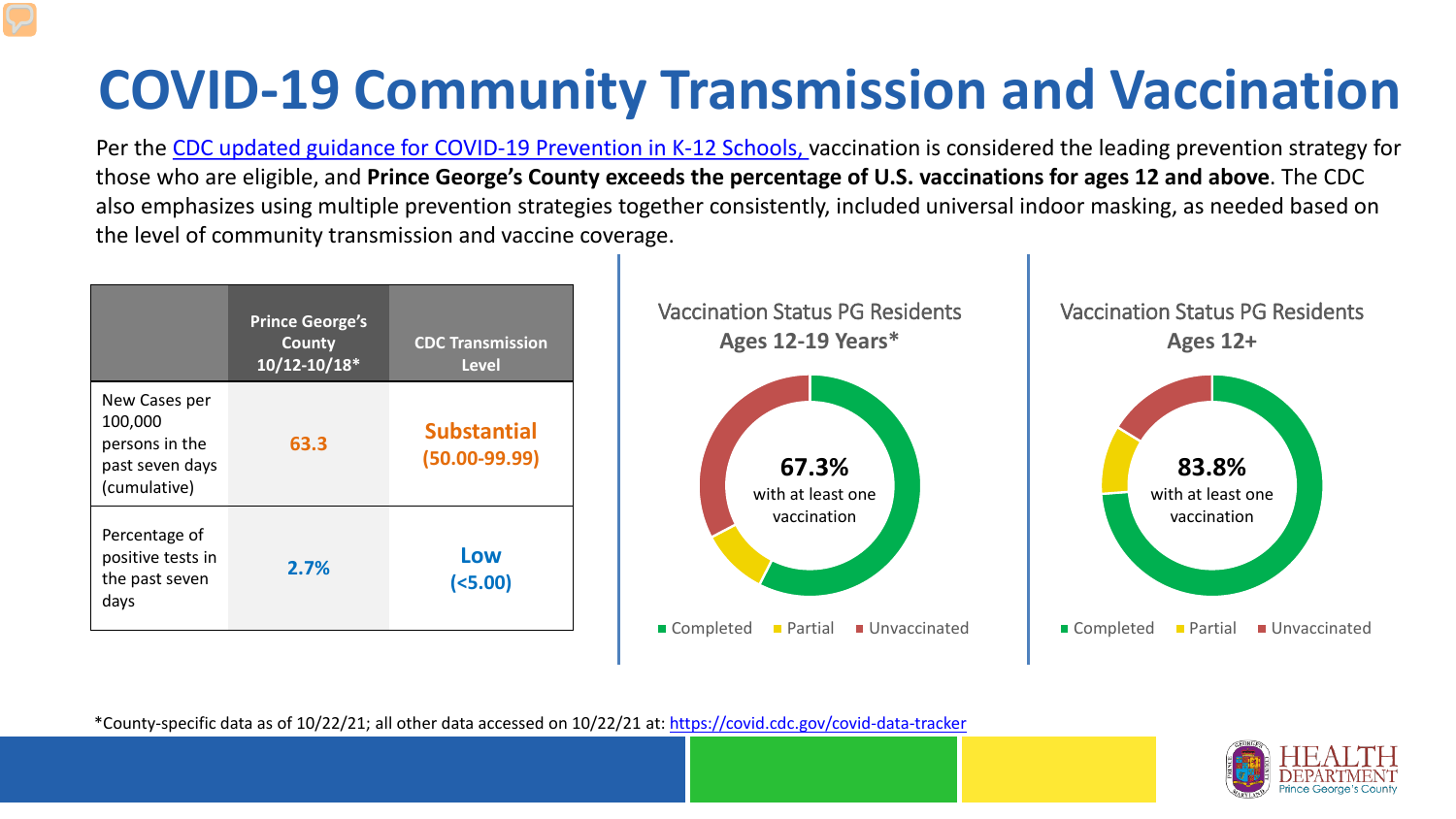### **Testing: Percent Positive** (past 7 days by test date)

The percent of tests returning as positive for county residents was 2.7% at the start of this week. With the decrease over the past few weeks, the percent of positive tests is **the lowest it has been since mid-July 2021.** 



**Percent of Positive COVID-19 Tests by Date Collected** (as of 10/22/21)

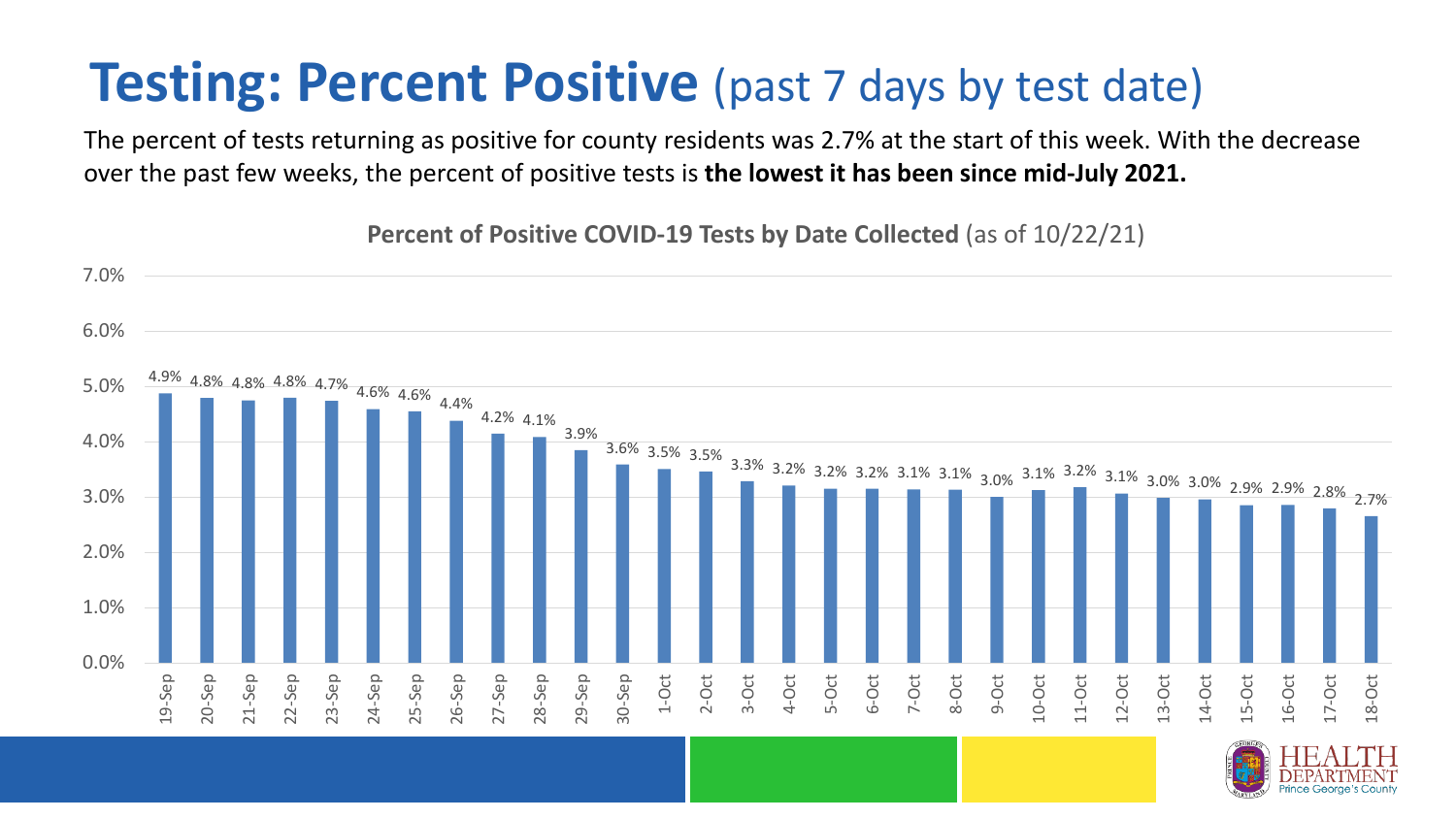## **Infection Rate for Prince George's County**



#### **Estimated by CovidActNow.org**

Accessed 10/22/2021. Each data point is a 14-day weighted average. Presented as the most recent seven days of data as a dashed line, as data is often revised by states several days after reporting.

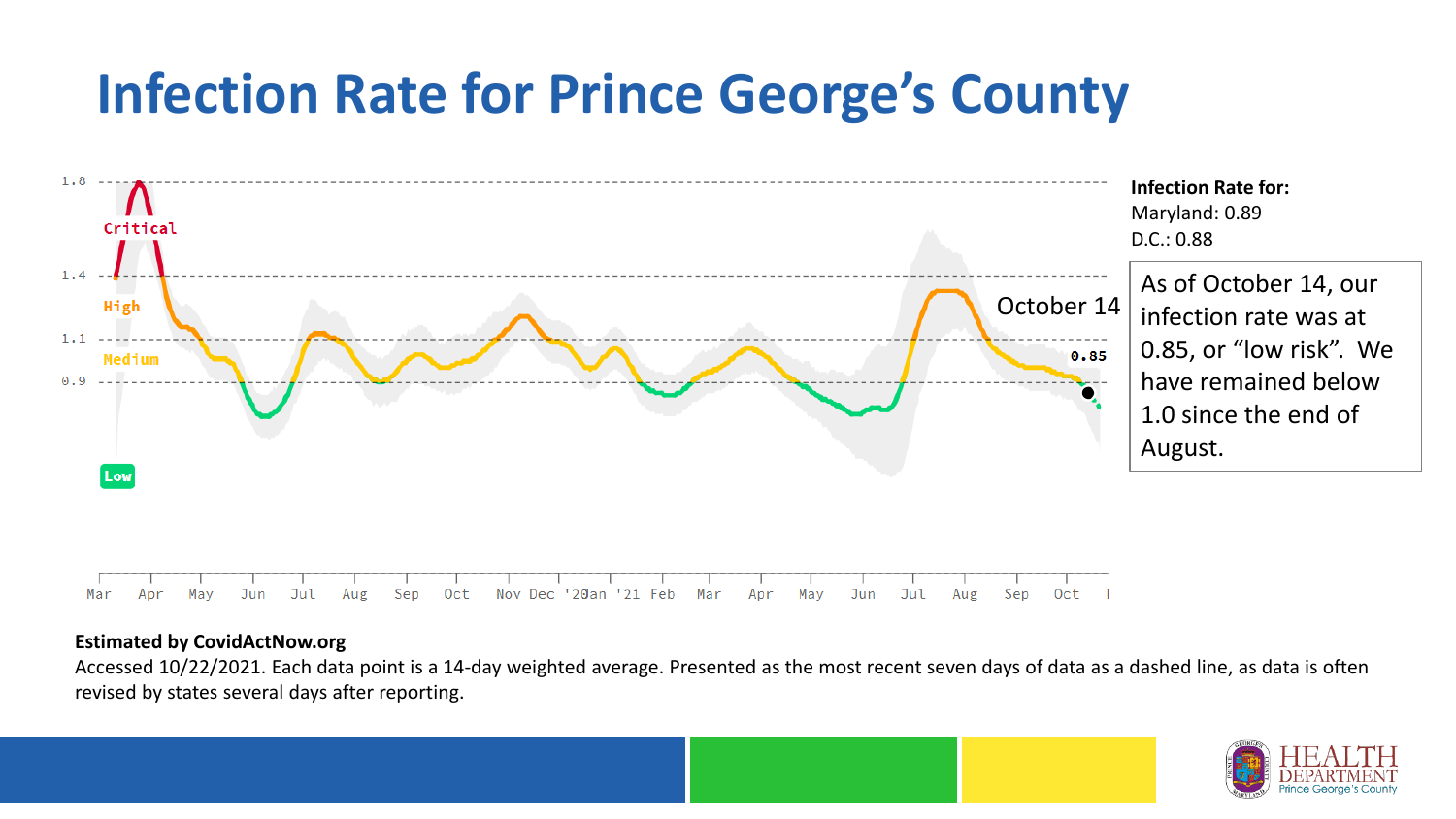### **Average Daily Case Rate** (7-day Average by test date)

**The daily case rate at the beginning of this week was 9.0 new cases per 100,000 resident.** We have moved to "medium risk" after remaining high risk since the end of July 2021.

18.2 18.6 18.5 18.7 18.5 18.2 17.9 17.2 16.3 16.2 15.5 14.8 14.5 14.0 13.3 12.9 12.4 11.9 11.5 11.4 11.3 11.6 10.9 10.4 10.1 10.2 9.5 9.4 9.1 .9.0 0.0 5.0 10.0 15.0 20.0 25.0 9/19 9/20 9/21 9/22 9/23 9/24 9/25 9/26 9/27 9/28 9/29 9/30 10/1 10/2 10/3 10/4 10/5 10/6 10/7 10/8 10/9 10/10 10/11 10/12 10/13 10/14 10/15 10/16 10/17 10/18 **Average New COVID-19 Cases Per Day Per 100,000 Residents Low Risk Medium High**

Data as of 10/22/21